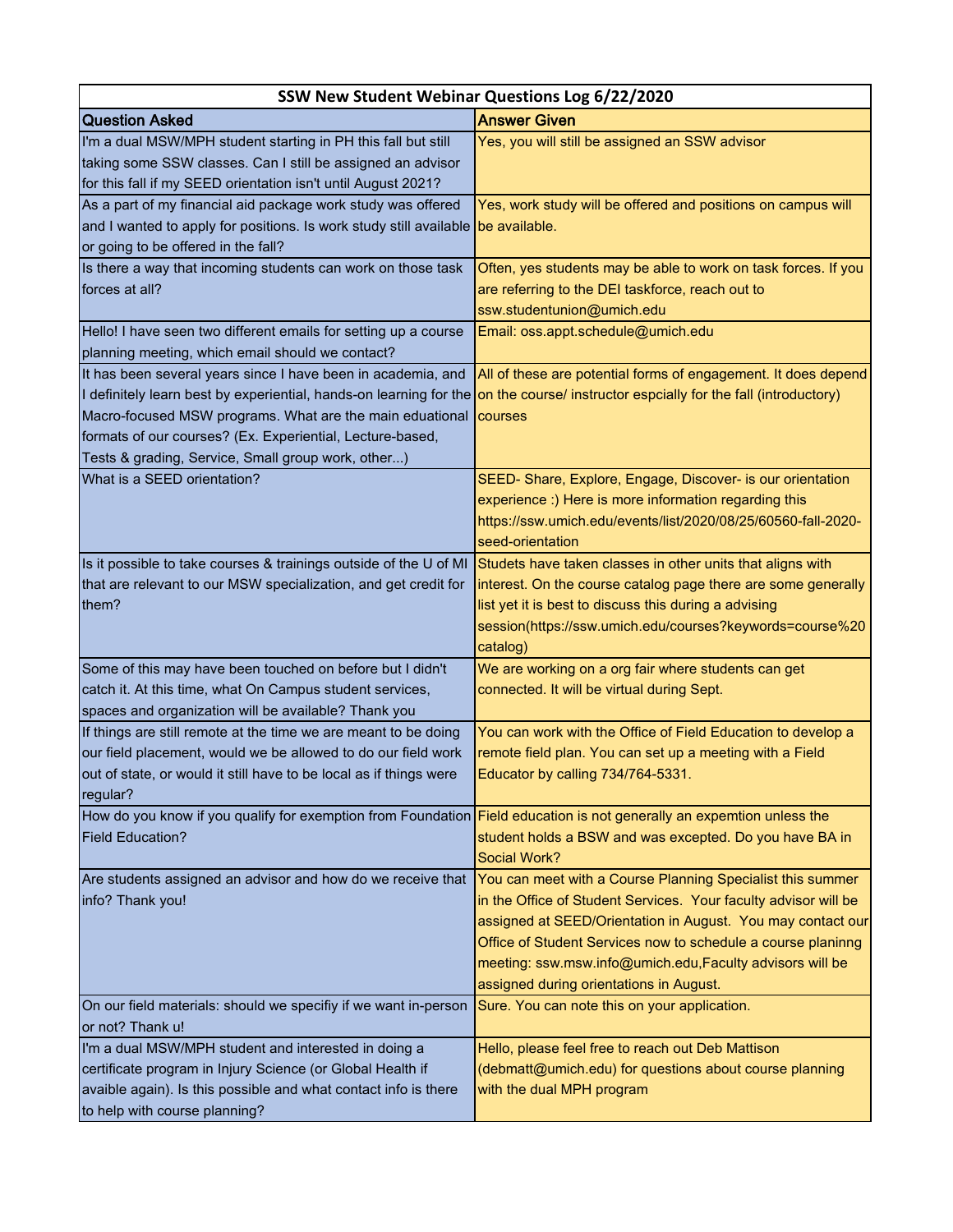| Is there or will there be a Facebook page or some platform for<br>incoming SSW students to connect/exchange info? I'm really<br>excited to connect with people especially since covid will<br>create some barriers with the community development aspect<br>of the program. Thank you! | Students are welcome to create a Facebook page for their<br>cohorts. The School of Social Work is unaffilated with these<br>groups.                                                                                                                                                                                                                                                                                                       |
|----------------------------------------------------------------------------------------------------------------------------------------------------------------------------------------------------------------------------------------------------------------------------------------|-------------------------------------------------------------------------------------------------------------------------------------------------------------------------------------------------------------------------------------------------------------------------------------------------------------------------------------------------------------------------------------------------------------------------------------------|
| Will drinking fountains also be closed off in regard to facilities<br>in the building?                                                                                                                                                                                                 | They will be turned off. We are working on a means to supply<br>water while in session.                                                                                                                                                                                                                                                                                                                                                   |
| Is SEED (Orientation) going to be in person again then?                                                                                                                                                                                                                                | Hello, SEED (Orientation) will be virtual :)                                                                                                                                                                                                                                                                                                                                                                                              |
| If we filled out a course exemption application, when should<br>we expect to hear a decision by? Thanks!                                                                                                                                                                               | Exemption requests will probably begin to be reviewed<br>beginning in July (closer to registration occurring). We hope to<br>have decisions to you before you will need to register for<br>courses                                                                                                                                                                                                                                        |
| Just to clarify, each course that is not specified as a hybrid or                                                                                                                                                                                                                      | Yes. Some totally online courses have not been identified on                                                                                                                                                                                                                                                                                                                                                                              |
| online class (just regular courses which would have been in-                                                                                                                                                                                                                           | the listing of courses as of yet.                                                                                                                                                                                                                                                                                                                                                                                                         |
| person) will be hybrid courses?                                                                                                                                                                                                                                                        |                                                                                                                                                                                                                                                                                                                                                                                                                                           |
| How do I know if I qualify for a payment plan?                                                                                                                                                                                                                                         | Hello. Please feel free to reach out to Cerise Carrington, at<br>cmcar@umich.edu and I can talk to you more about the<br>payment plan.                                                                                                                                                                                                                                                                                                    |
| I am in the 20-month program planning on starting in fall 2020.                                                                                                                                                                                                                        | This may be possible. You would need to work with your field                                                                                                                                                                                                                                                                                                                                                                              |
| I understand that I am only going to have one field placement,                                                                                                                                                                                                                         | faculty member to discuss the best option for you depending                                                                                                                                                                                                                                                                                                                                                                               |
| that will last for three months beginning in winder 2021. If my                                                                                                                                                                                                                        | on the current circumstances and state mandates.                                                                                                                                                                                                                                                                                                                                                                                          |
| field placement starts in-person/hybrid but then at some point                                                                                                                                                                                                                         |                                                                                                                                                                                                                                                                                                                                                                                                                                           |
| it gets moved to virtual only, will I be able switch to a new field                                                                                                                                                                                                                    |                                                                                                                                                                                                                                                                                                                                                                                                                                           |
| placement that is not online?                                                                                                                                                                                                                                                          |                                                                                                                                                                                                                                                                                                                                                                                                                                           |
| If we end up going remote in the fall/winter semester, will we<br>get a reduction in tuition? if not, why not?                                                                                                                                                                         | It is not anticipated that there will be a reduction in tuition and<br>fees. These rates are set by the University Regents and not<br>the School of Social Work. The understanding is that the level<br>of instruction and course content will still be the same even if it<br>is delivered in a different format. Students are always welcome<br>to reach out to us should they have concerns with how their<br>courses are being taught |
| Do MicroMasters MSW have the option to change their<br>pathway?                                                                                                                                                                                                                        | Yes, you may. You should do so prior to applying for field<br>instruction which will happening this week for full time<br>MicroMasters students.                                                                                                                                                                                                                                                                                          |
| For the Community Based Initiative, is there a list of potential<br>field placements available?                                                                                                                                                                                        | You can set up a meeting with a field educator to discuss CBI<br>options: 734/764-5331., Please feel free to contact the Field<br>Education office at ssw-fieldoffice@umich.edu as there are<br>identified CBI placements.                                                                                                                                                                                                                |
| Thank you for this opportunity to connect! I'm pondering the                                                                                                                                                                                                                           | Much of the activity of the co-curricular type will be done                                                                                                                                                                                                                                                                                                                                                                               |
| remote option for fall but I am fearful that being a remote                                                                                                                                                                                                                            | online and be available to all students. this would include                                                                                                                                                                                                                                                                                                                                                                               |
| student would put me at a social disadvantage when it comes                                                                                                                                                                                                                            | workshops, presentations, Career Services Office                                                                                                                                                                                                                                                                                                                                                                                          |
| to building community/connections. You mentioned some                                                                                                                                                                                                                                  | presentations etc.                                                                                                                                                                                                                                                                                                                                                                                                                        |
| social opportunities for us, could you talk more about that?                                                                                                                                                                                                                           |                                                                                                                                                                                                                                                                                                                                                                                                                                           |
| Thanks again!                                                                                                                                                                                                                                                                          |                                                                                                                                                                                                                                                                                                                                                                                                                                           |
| Will there be an update on what classes may look like (hybrid,                                                                                                                                                                                                                         | Yes, we should have updated information over the next few                                                                                                                                                                                                                                                                                                                                                                                 |
| in-person, etc.) before we register for our classes? This may                                                                                                                                                                                                                          | weeks. We will try our best to keep you as updated a possible.                                                                                                                                                                                                                                                                                                                                                                            |
| help inform my choices.                                                                                                                                                                                                                                                                | Please keep in mind that all of this may change depending on                                                                                                                                                                                                                                                                                                                                                                              |
| How many dual MSW/MPH students does the school have this We currently have 8 MSW/MPH students in the incoming                                                                                                                                                                          | what happens with the pandemic.                                                                                                                                                                                                                                                                                                                                                                                                           |
|                                                                                                                                                                                                                                                                                        |                                                                                                                                                                                                                                                                                                                                                                                                                                           |
| year?                                                                                                                                                                                                                                                                                  | class.                                                                                                                                                                                                                                                                                                                                                                                                                                    |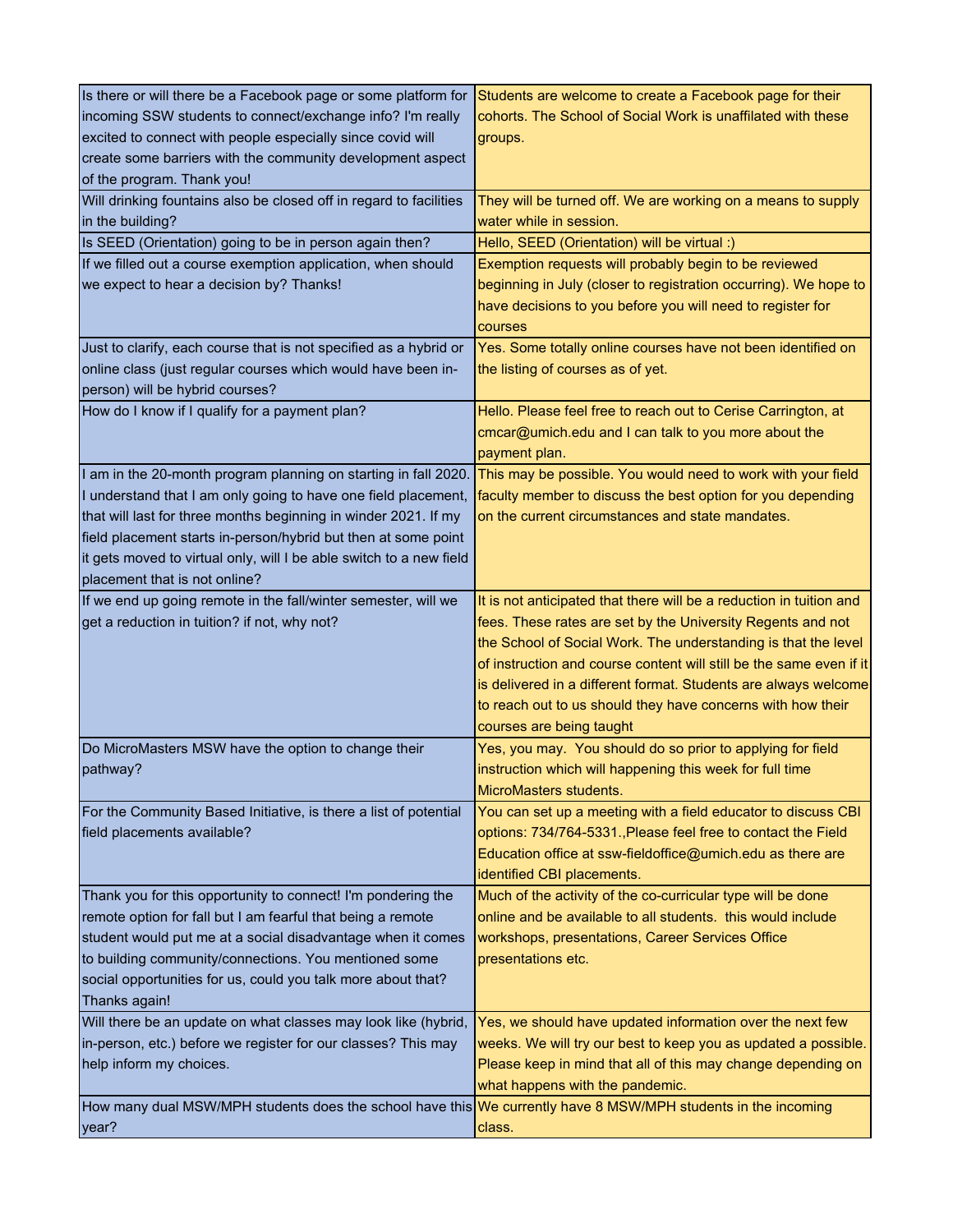| Since most of our coursework will be online, are there any tips Please be on the look out for resources to be sent to you!         |                                                                                                                          |
|------------------------------------------------------------------------------------------------------------------------------------|--------------------------------------------------------------------------------------------------------------------------|
| that can be offered on how to manage time and tackle                                                                               |                                                                                                                          |
| assignments wisely?                                                                                                                |                                                                                                                          |
| Is there a job board available for students who would like to                                                                      | Yes, please visit studentemployment@umich.edu for available                                                              |
| work part time at the university?                                                                                                  | work-study/non-work study options                                                                                        |
| Is there a list of field agencies available for us to look at before it is best to review materials online and/or discuss with the |                                                                                                                          |
| submitting the application?                                                                                                        | office. https://ssw.umich.edu/programs/field-education. Please                                                           |
|                                                                                                                                    | also review the admitted student page for more details on                                                                |
|                                                                                                                                    | <b>Field and other items</b>                                                                                             |
|                                                                                                                                    | https://ssw.umich.edu/admissions/msw/admitted-students                                                                   |
| Greetings I'm still waiting to apply for my intership. Please                                                                      | Assitant Dean for Field Education Dan Fischer will be                                                                    |
| advise                                                                                                                             | speaking to this issue. You may also set up a meeting with a                                                             |
|                                                                                                                                    | Field Educator by calling 734/764-5331.                                                                                  |
| I'm still finishing up a few summer classes at EMU. I want to                                                                      | Please send an email to msw.info@umich.edu to verify.                                                                    |
| make sure U of M has recived all my pertinent info assuring                                                                        |                                                                                                                          |
| them I will be graduating in August.                                                                                               |                                                                                                                          |
| When/where can I pick up my Mcard?                                                                                                 | Mcards are distributed in the Student Activities Building.                                                               |
|                                                                                                                                    | Usually students are able to pick this up during orientation or                                                          |
|                                                                                                                                    | the beginning of the first semester. You can find more                                                                   |
|                                                                                                                                    | information regarding Mcards                                                                                             |
|                                                                                                                                    | here:http://finance.umich.edu/treasury/mcard                                                                             |
| Hi, I'm an advanced standing MSW student who's supposed to Hi there! Yes, please send a request for deferment to                   |                                                                                                                          |
| start in the fall. I would be moving from out of state for this                                                                    | ssw.msw.info@umich.edu                                                                                                   |
| program. Would deferring admission until next year be an                                                                           |                                                                                                                          |
| option?                                                                                                                            |                                                                                                                          |
| Sorry for another question! How does deferment affect                                                                              | Scholarships typically do not defer and you will have to re-                                                             |
| scholarships?                                                                                                                      | apply for scholarships.                                                                                                  |
| How long will classes be that are part in person? I know that                                                                      | Most classes were 3 hours once a week. We are still working                                                              |
| before they were 4 hours once a week from what I understand                                                                        | on finalizing the schedules given the email that came out from                                                           |
|                                                                                                                                    | the President this morning. Stay tuned to our website for                                                                |
|                                                                                                                                    | updated information                                                                                                      |
| Will student organizations still meet in person?                                                                                   | They have been meeting remotely and it has been advised                                                                  |
|                                                                                                                                    | that they follow the social distancing policy so we will inform                                                          |
|                                                                                                                                    | how they engage. We are still working on best practice for                                                               |
|                                                                                                                                    | student leadership                                                                                                       |
| How has the school been supporting students' mental health                                                                         | We have a member of the University Office of Counseling and                                                              |
| given the social distancing changes. Many struggle with                                                                            | Psychological Services staff who works with our students only                                                            |
| isolation, just curious what therapy and mental health support                                                                     | and has an office in the school: Alejandro Rojas. Nyshourn<br>Price works in the Office of Student Services and works on |
| is available to students during this time?                                                                                         | providing programming and also works with students on                                                                    |
|                                                                                                                                    | referral for health and mental services.                                                                                 |
|                                                                                                                                    |                                                                                                                          |
| Okay, is CAPS the only service available? I will look up                                                                           | They are the main source. They can also connect students                                                                 |
| Wolverine Wellness. I'm reading about CAPS online now                                                                              | with a local therapist if needed.                                                                                        |
| Will libraries be open at all during the fall? I hope so.                                                                          | Good questions, since we just received the President's                                                                   |
|                                                                                                                                    | message we do not have the details. We do have our own                                                                   |
|                                                                                                                                    | Social Work Librarian and the UM library does offer online                                                               |
|                                                                                                                                    | support.                                                                                                                 |
|                                                                                                                                    |                                                                                                                          |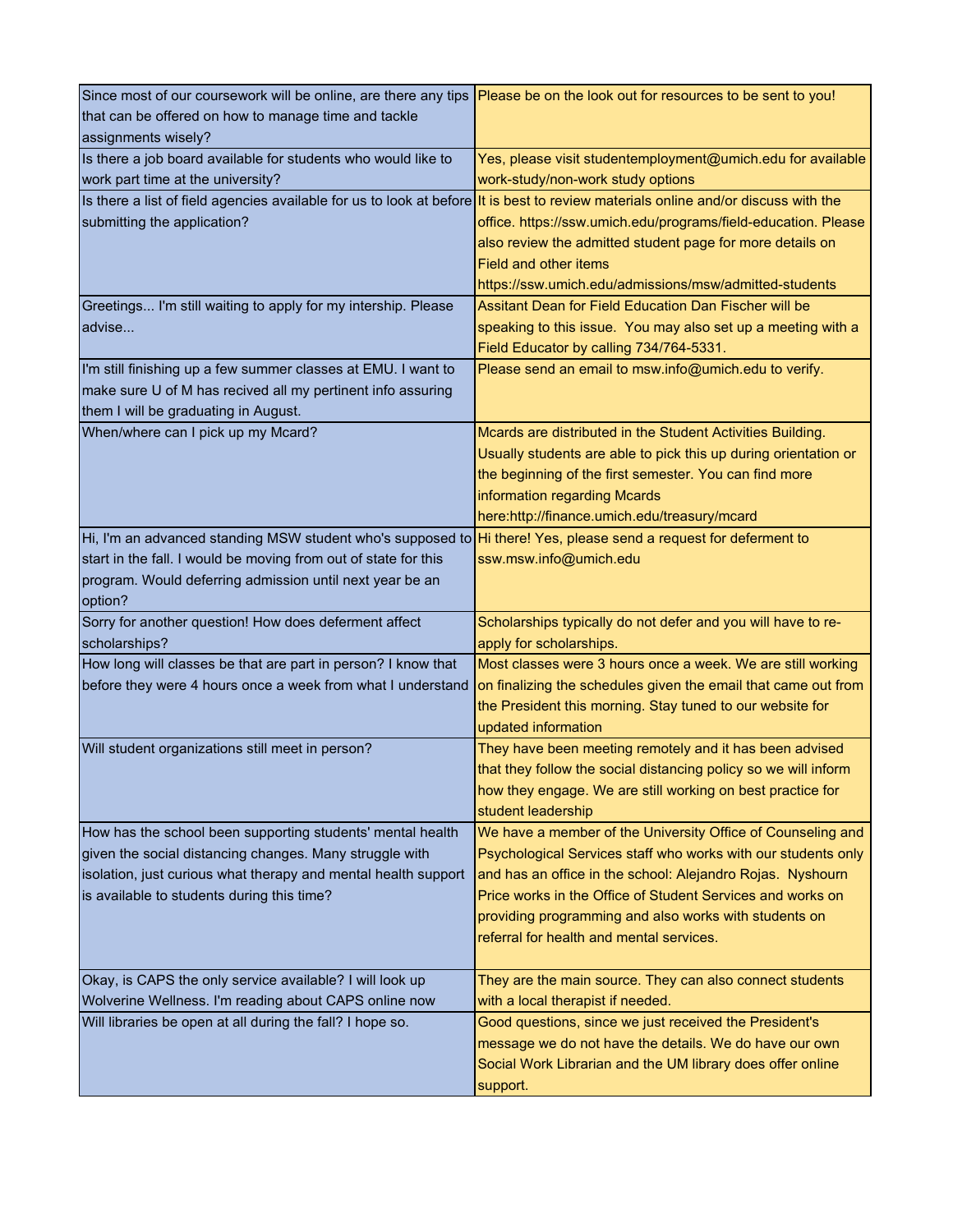| Can we specifiy that we want a field placement that is in         | I would suggest setting up a meeting with a field educator to                                                                        |
|-------------------------------------------------------------------|--------------------------------------------------------------------------------------------------------------------------------------|
| person if it is available? I am starting field in January of next | discuss this issue. You can set up a meeting by calling                                                                              |
| year. That is my preference but I understand I'm working with     | 734/764-5331.                                                                                                                        |
| older adults in the Geriatric Pathway.                            |                                                                                                                                      |
|                                                                   | Will the office of student services be open in person in the fall? Our meetings will still be virtual, however, we will have a small |
|                                                                   | staff available each day to assist students.                                                                                         |
| Last question I promise- when is the earliest we can register     | OSS will send a letter this week with your specific registration                                                                     |
| for classes?                                                      | date.                                                                                                                                |
| Can you speak to what WorkStudy might look like?                  | Hello. Please feel free to reach out to me at                                                                                        |
|                                                                   | cmcar@umich.edu and we can discuss a bit about work-study                                                                            |
|                                                                   |                                                                                                                                      |
| I am a dual MPH/MSW student starting in PH in the fall.           | Hello. Dual MSW/MPH students will engage in SEED                                                                                     |
| Should I register for SEED orientation now? Or wait until next    | orientation in Fall 2021                                                                                                             |
| fall?                                                             |                                                                                                                                      |
| I have applied for a petition to enter SW 590 in the fall. When   | All students are required to take SW 590 so there may not be                                                                         |
| can I expect to hear back on that decision? I applied June        | a need to petition that course (you would only need to peittion                                                                      |
| 2nd.                                                              | if that particular course is closed). You would register for the                                                                     |
|                                                                   | course during your registration day/time                                                                                             |
| Hello. When do dual MSW/MPH students register for the             | We will be sending you your registration appointment date and                                                                        |
| social work portion of their classes? If we are starting PH in    | time this week. You will register for social work courses in                                                                         |
| fall 20.                                                          | early July.                                                                                                                          |
| If I would like to change my pathway when/how do I do this? I     | Please find this request form at                                                                                                     |
|                                                                   | am doing a dual MSW/MPH degree starting in PH. Will it make https://ssw.umich.edu/assets/change-in-pathway/. This should             |
| a difference when it comes to registering for calsses?            | not affect course registration for your public health courses                                                                        |
|                                                                   |                                                                                                                                      |
| Will our advisors offer virtual appointments?                     | Yes, you will be able to have virtual meetings with advisors                                                                         |
| I am going into part-time advanced standing nights and            | You would not begin field until your 2nd year in the program                                                                         |
| weekends. When do I sign up for field?                            | so you have some time before anything will be needed                                                                                 |
|                                                                   | regarding that                                                                                                                       |
| Hi, where on the website would I be able to view the currently    | You can find all classes here: https://ssw.umich.edu/courses                                                                         |
| available social work courses for fall 2020? Thank you!           |                                                                                                                                      |
| Will the office offer any type of disability accommodation for    | You can register with the Office of Students with Disability                                                                         |
| immunocompromised students to register for online classes         | now. here is the link to the intake form which is the starting                                                                       |
| first? Showing up in person is a hugest risk for me right now     | point: https://ssd.umich.edu/.You may need to review the                                                                             |
| and I want to make sure immunocompromised folks get               | courses and discuss this during the advising session that will                                                                       |
| access to online classes first?                                   | begin later in the month. A message will be shared with all                                                                          |
|                                                                   | student students to make an appointment for course planning.                                                                         |
|                                                                   |                                                                                                                                      |
| Hello! Where can we find a list of student organzations in the    | https://ssw.umich.edu/studentorgs. Please also feel free to                                                                          |
| school of social work?                                            | reach out to Nyshourn Price (ndp@umich.edu)                                                                                          |
| Will there be more scholarships opportunities?                    | We will send a list of scholarship opportunities in August and                                                                       |
|                                                                   | applications for them will be due in September. If you have                                                                          |
|                                                                   | concerns about funding, reach out to Cerise Carrington                                                                               |
|                                                                   | (cmcar@umich.edu).                                                                                                                   |
| When will I find out who my advisor is?                           | You should find out who your advisor is in August. To                                                                                |
|                                                                   | schedule an individual course planning appointment after you                                                                         |
|                                                                   | view the online resources please email                                                                                               |
|                                                                   | oss.appt.schedule@umich.edu                                                                                                          |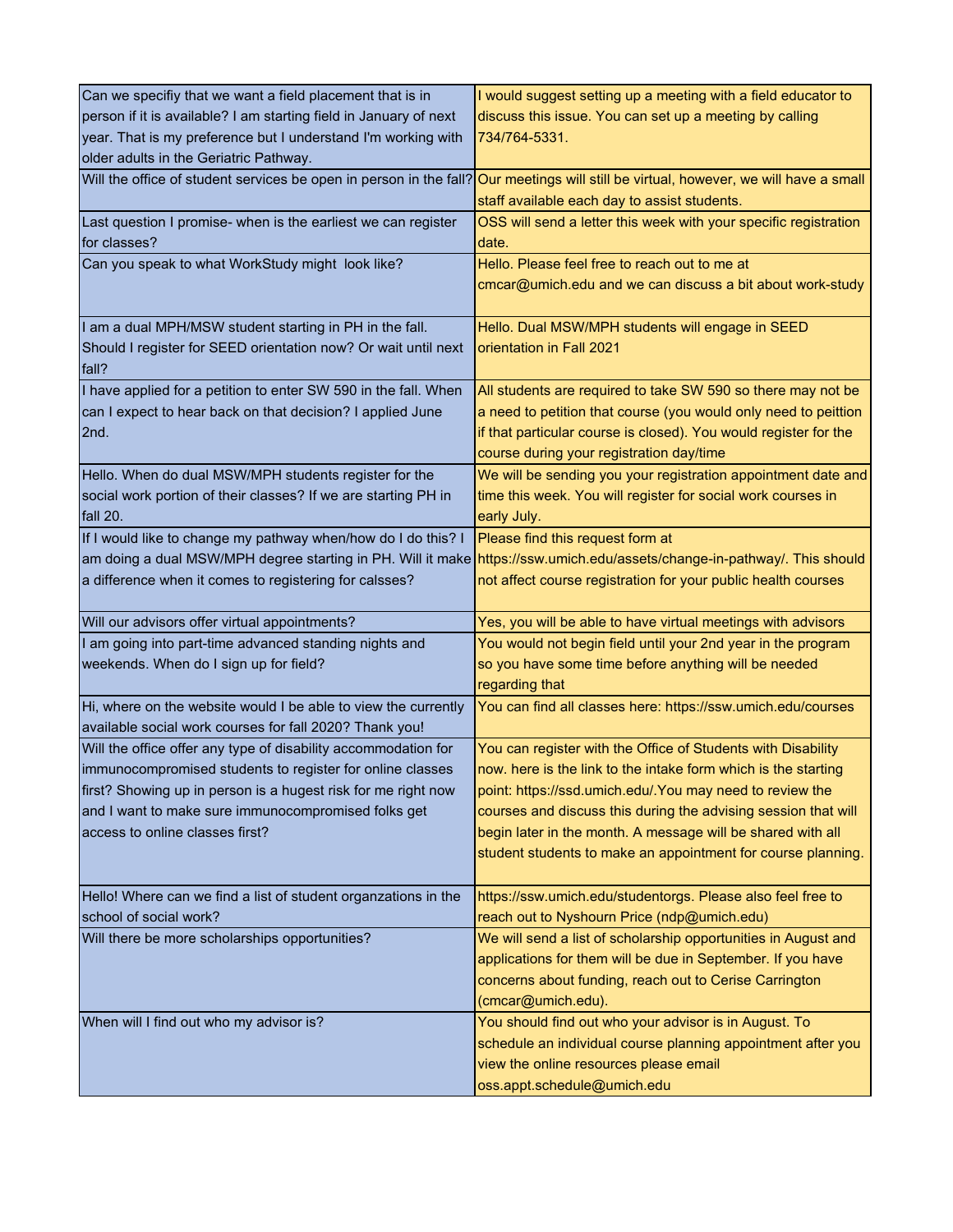| Where can I find information on the classes that are being                                                                       | You can fine the cataolg here                                        |
|----------------------------------------------------------------------------------------------------------------------------------|----------------------------------------------------------------------|
| offered?                                                                                                                         | https://ssw.umich.edu/courses?keywords=course%20catalog.             |
|                                                                                                                                  | I also suggest you review the Admitted Student sections and          |
|                                                                                                                                  | review the info there.                                               |
|                                                                                                                                  | https://ssw.umich.edu/admissions/msw/admitted-students               |
| If you are on the waitlist for a Special Program, is it possible to Hello, we will try our best to have a decision to you before |                                                                      |
| know before registration so I know what classes to register                                                                      | registering for classes but unfortunately we cannot guarantee.       |
| for?                                                                                                                             | Some students may remain on the waitlist for these special           |
|                                                                                                                                  | programs throughout the summer and may not be notified               |
|                                                                                                                                  | about a final decision until a few weeks before classes begin.       |
|                                                                                                                                  | We will work with you to change your schedule if needed              |
|                                                                                                                                  | should you be selected at a later time for a special program         |
|                                                                                                                                  |                                                                      |
| What is the difference between Special Programs and the                                                                          | The pathway is the curricular interest that students choose. A       |
| pathways?                                                                                                                        | special program is a a program within the pathway/MSW                |
|                                                                                                                                  | program. You would have applied and been accepted to a               |
|                                                                                                                                  | special program when you applied to the                              |
|                                                                                                                                  | program.,https://ssw.umich.edu/admissions/msw/pathways &             |
|                                                                                                                                  | https://ssw.umich.edu/admissions/msw/financial-aid/special-          |
|                                                                                                                                  | programs                                                             |
| So what type of facilities are available for dining in the                                                                       | We do not have dining hall within the School of Social Work          |
| building? Is there a lounge, microwave, vending, etc.?                                                                           | building. We do have lounges with microwaves, etc, however           |
|                                                                                                                                  | we are anticipating those to be closed at least for the Fall. I      |
|                                                                                                                                  | am not sure how vending will be handled. Our efforts are to          |
|                                                                                                                                  | limit traffic within the building for public health reasons. We will |
|                                                                                                                                  | more than likely recommend bringing a bag lunch with ice             |
|                                                                                                                                  | packs, etc. for the time you will need to be in the building.        |
| Is class scheduling on a first come first serve basis or are we                                                                  | Registration appointment times are based upon which classes          |
| each given a time and date to register?                                                                                          | are needed by groups of students. For example, advanced              |
|                                                                                                                                  | standing students need to register early as they need into           |
|                                                                                                                                  | advanced courses. Registration information including your            |
|                                                                                                                                  | appointment date/time will be sent out later this week, with         |
|                                                                                                                                  | registration beginning in July.                                      |
| I completed the Intro to Social Work Modules however are we                                                                      | No there is not a certificate provided nor is there an email to      |
| supposed to receive a certificate or something? I never got an                                                                   | show that you have completed it. We strongly encourage               |
| email saying I officially completed it.                                                                                          | students to complete it in an effort to get them started and         |
|                                                                                                                                  | accustomed to our MSW program and how we approach                    |
|                                                                                                                                  | instruction with a PODS framework                                    |
| As of now, will we still have access to the SSW building such                                                                    | The School is working on policies and procedures for the use         |
| as the lounge/study area? Personally, I depend on the                                                                            | of space. We are aware that some students will need access           |
| campus wifi very often as well as the quiet space to succeed                                                                     | for technological needs. Stay tuned for more info., These are        |
| in my courses.                                                                                                                   | under discussion. More info will be shared since social              |
|                                                                                                                                  | distancing policy and porcedures to maintain safety will be in       |
|                                                                                                                                  | place.                                                               |
| Who can we ask more about Michigan Medicine placements?                                                                          | Please feel free to email the Office of Field Education at ssw-      |
|                                                                                                                                  | fieldoffice@umich.edu                                                |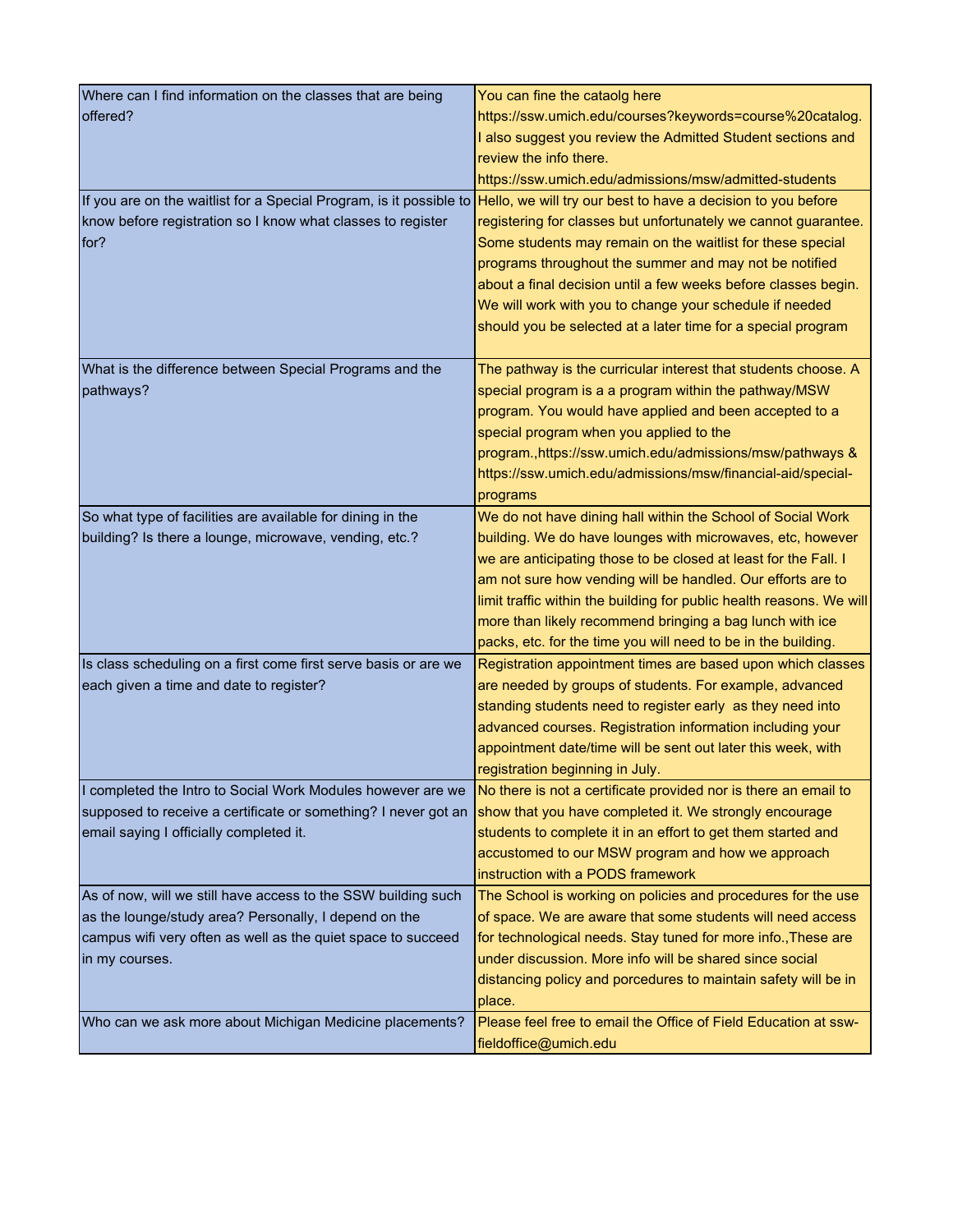| For students who are weary of the in-person semester,                                                                            | We will have some online courses, so this may be a                |
|----------------------------------------------------------------------------------------------------------------------------------|-------------------------------------------------------------------|
| particularly out-of-state students, are they able to opt into a                                                                  | possibility. I suggest setting up a meeting with me to discuss    |
| completely virtual semester for Fall 2020?                                                                                       | this option. Please e-mail Mike McDermott at                      |
|                                                                                                                                  | mitch@umich.edu to schedule a meeting with me. - Tim              |
|                                                                                                                                  | <b>Colenback</b>                                                  |
| I have asked this questions on other webinars, but I am                                                                          | Many of our students are involved in faculty research. It is      |
| wondering from a more program focused perspective                                                                                | recommended that you reach out to faculty whose research          |
| specifically: How common is it that MSW students are involved interests align with your own or those that you would like to      |                                                                   |
| in faculty research? Or how are we able to inquire about that?                                                                   | work with. We also allow for independent study options where      |
|                                                                                                                                  | you can work with a faculty member to create your own             |
|                                                                                                                                  | research project. These are just a few options.                   |
| How/when do you apply for work study?                                                                                            | You can start applying now for Work-Study positions if you        |
|                                                                                                                                  | were deemed eligible via FAFSA. You can look for postings         |
|                                                                                                                                  | here: https://studentemployment.umich.edu/                        |
| If we are advanced standing MSW students and just filled our                                                                     | Are you referring to the field application? If so, I would expect |
| application out today, when should we expect to hear back?                                                                       | that you would hear back within the next few weeks as they        |
| Thank you so much!                                                                                                               | are continuing to work on the website as mentioned                |
| Will the Social Work program allow for completely remote                                                                         | Additional information regarding this will be forthcoming as the  |
| classes for fall?                                                                                                                | School of Social Work continues to finalize our plans based on    |
|                                                                                                                                  | the directive that was just issued from the President this        |
|                                                                                                                                  |                                                                   |
|                                                                                                                                  | morning. Please continue to check our website for updates         |
| Is it safe to say we can do full remote classes for fall?                                                                        | I would suggest setting up a meeting with Erin Zimmer or me       |
|                                                                                                                                  | as soon as possible if you want to pursue this option. You may    |
|                                                                                                                                  | contact our colleague, Mike McDermott to do so:                   |
|                                                                                                                                  | mitch@umich.edu                                                   |
| Hello! Is there any guidance online for choosing electives, or                                                                   | Please feel free to schedule a course planning appointment by     |
| should we work with an advisor individually on that? Thank                                                                       | emailing oss.appt.schedule@umich.edu to speak to a course         |
| you!                                                                                                                             | planning specialist about electives :)                            |
| I understand that plans are still developing within the SSW,                                                                     | Please feel free to set up a meeting with me (Tim Colenback)      |
| but is there a specific contact that we could get in touch with                                                                  | soon by e-mailing my colleague Mike McDermott at                  |
| about potential options for navigating this Fall semster if you                                                                  | mitch@umich.edu Thanks.                                           |
| are a part of a higher-risk population?                                                                                          |                                                                   |
| What opportunity is there to be involved in DEI                                                                                  | You are welcome to contact our DE&I office at ssw-dei-            |
| taskforces/efforts?                                                                                                              | office@umich.edu                                                  |
| Is there any kind of guidelines you have regarding when to pull We will follow the University lead on this. I am sure they will  |                                                                   |
| back due to a resurgence? For example, if cases get to 5k,                                                                       | be looking at the appropriate metrics.                            |
| ICU beds at 80% capacity, etc?                                                                                                   |                                                                   |
| And follow-up, what about if the University as a whole stays                                                                     | We will follow the University policies on this issue.             |
| open? Would SSW move online if the rest of the college does                                                                      |                                                                   |
| not?                                                                                                                             |                                                                   |
| Hello, I have not heard back from a special programs decision. Hello, no this is not required before sending a field application |                                                                   |
| Is this required before sending a field application? Thank you!                                                                  | but you will want to update the field office once you hear back   |
|                                                                                                                                  |                                                                   |
| This may be listed on the website already. Is there a part-time                                                                  | Yes, there is a part-time option for advanced standing            |
| option for advanced standing students? Thank you!                                                                                | students. You can find more information at                        |
|                                                                                                                                  | https://ssw.umich.edu/programs/msw/part-time                      |
|                                                                                                                                  |                                                                   |